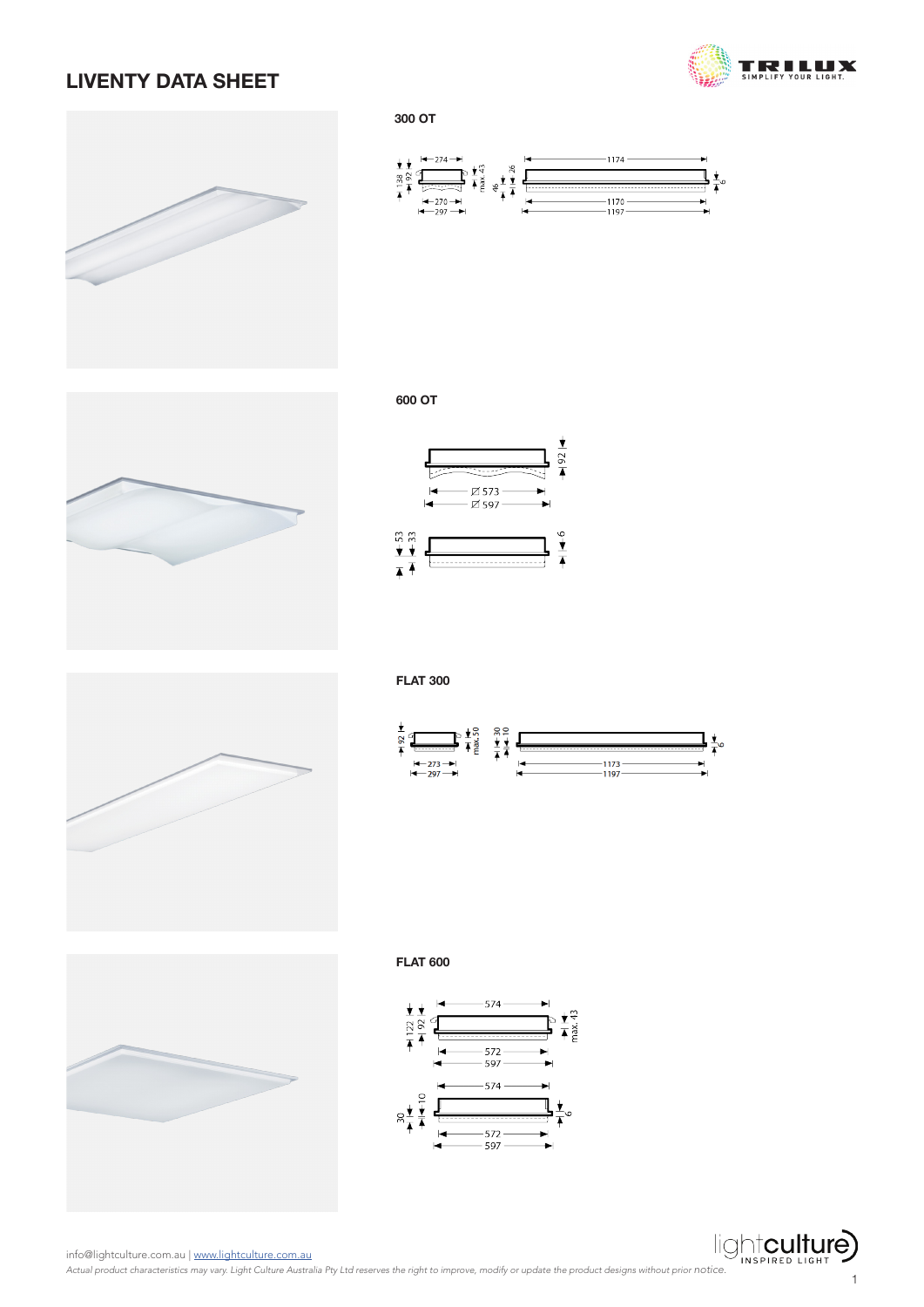# **LIVENTY DATA SHEET**



| <b>IP Rating</b>                             | IP20     |  |
|----------------------------------------------|----------|--|
| Safety class                                 |          |  |
| <b>Hot wire test</b>                         | 650°C    |  |
| Impact resistance                            | IKO2     |  |
| Warranty                                     | 10 Years |  |
| <b>L90 B10</b>                               | >50,000h |  |
| CRI                                          | Ra>80    |  |
| <b>Ambient Temp</b><br>up to $+25^{\circ}$ C |          |  |



#### **Luminaire Type**

Recessed LED luminaire with PMMA diffuser. With 4 LED panels for homogeneous wide-area illumination of the diffuser.

#### **Mounting Types**

Standard version for installation into Exposed T-bar ceilings, but special version can be made for plaster ceilings (with ZBB accessory).

#### **Applications**

For greater lighting comfort in Offices, Banks, Foyers, Sales rooms, Exhibition rooms.

### **Optical System**

Opal PMMA diffuser with structured surface, projecting on room side for decorative ceiling illumination, for increased lighting comfort. Cover is heightadjustable in 2 positions. Especially high transmission factor and light output ratio. Provides upward light onto ceiling and illumination to walls in compliance with UK LG7, and Australian Green Star Interiors fit-out guide.

#### **Luminaire Body**

Sheet steel luminaire body, white powder-coated.

#### **Emergency**

Remote, maintained emergency models are available. Prices on request.

#### **Electrical version**

With electronic transformer.





2